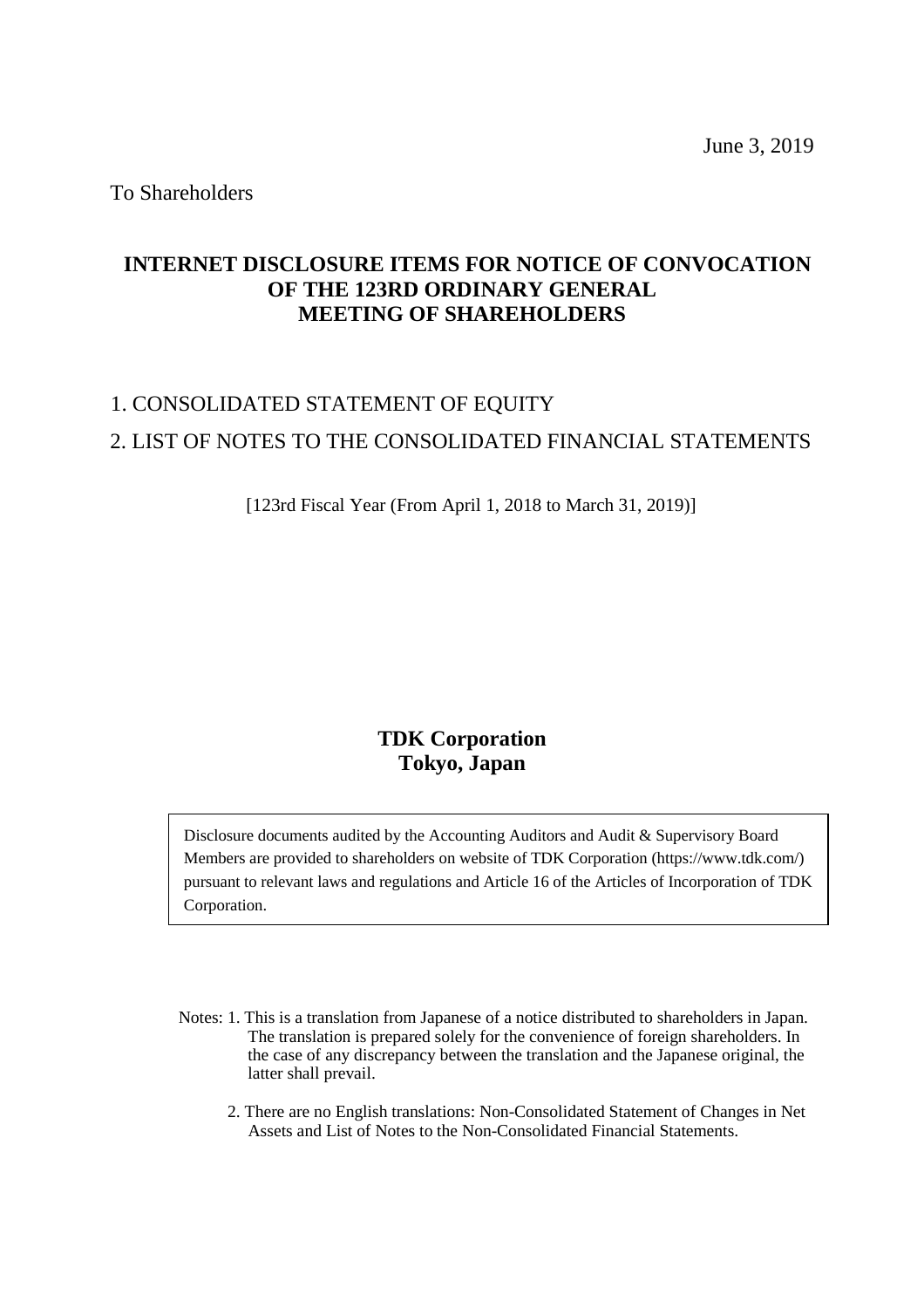## CONSOLIDATED STATEMENT OF EQUITY

(prepared in accordance with U.S. GAAP)

From: April l, 2018

## To: March 31, 2019

(¥ in millions)

|                                                           | Common<br>stock | Additional<br>paid-in capital | Legal<br>reserve | Retained<br>earnings | Accumulated<br>other<br>comprehensive<br>income (loss) |
|-----------------------------------------------------------|-----------------|-------------------------------|------------------|----------------------|--------------------------------------------------------|
| Balance as of beginning of period                         | 32,641          | 8,738                         | 45,366           | 874,563              | (119, 492)                                             |
| Cumulative effect of adoption of ASC2014-09               |                 |                               |                  | 181                  |                                                        |
| Cumulative effect of adoption of ASC2016-01               |                 |                               |                  | 3,083                | (3,083)                                                |
| Cumulative effect of adoption of ASC2016-16               |                 |                               |                  | (6, 374)             |                                                        |
| Equity transaction of consolidated subsidiaries and other |                 | (2,811)                       |                  |                      | 10                                                     |
| Cash dividends                                            |                 |                               |                  | (18,939)             |                                                        |
| Transferred to legal reserve                              |                 |                               | 1,367            | (1,367)              |                                                        |
| Transferred to retained earnings                          |                 |                               | (2,297)          | 2,297                |                                                        |
| Comprehensive income                                      |                 |                               |                  |                      |                                                        |
| Net income                                                |                 |                               |                  | 82,205               |                                                        |
| Foreign currency translation adjustments                  |                 |                               |                  |                      | 4,533                                                  |
| Pension liability adjustments                             |                 |                               |                  |                      | (6,348)                                                |
| Net unrealized gains (losses) on securities               |                 |                               |                  |                      | (55)                                                   |
| Total comprehensive income (loss)                         |                 |                               |                  |                      |                                                        |
| Acquisition of treasury stock                             |                 |                               |                  |                      |                                                        |
| Sale of treasury stock                                    |                 |                               |                  |                      |                                                        |
| Compensation expenses related to stock options            |                 | 172                           |                  |                      |                                                        |
| Exercise of stock option                                  |                 | (141)                         |                  |                      |                                                        |
| Balance as of end of period                               | 32,641          | 5,958                         | 44.436           | 935.649              | (124.435)                                              |

|                                                           | Treasury<br>stock | <b>Total TDK</b><br>Stockholders'<br>equity | Non<br>controlling<br>interests | Total equity |
|-----------------------------------------------------------|-------------------|---------------------------------------------|---------------------------------|--------------|
| Balance as of beginning of period                         | (17, 182)         | 824,634                                     | 6,598                           | 831,232      |
| Cumulative effect of adoption of ASC2014-09               |                   | 181                                         |                                 | 181          |
| Cumulative effect of adoption of ASC2016-01               |                   |                                             |                                 |              |
| Cumulative effect of adoption of ASC2016-16               |                   | (6,374)                                     |                                 | (6,374)      |
| Equity transaction of consolidated subsidiaries and other |                   | (2,801)                                     | (371)                           | (3,172)      |
| Cash dividends                                            |                   | (18,939)                                    | (21)                            | (18,960)     |
| Transferred to legal reserve                              |                   |                                             |                                 |              |
| Transferred to retained earnings                          |                   |                                             |                                 |              |
| Comprehensive income                                      |                   |                                             |                                 |              |
| Net income                                                |                   | 82,205                                      | 345                             | 82,550       |
| Foreign currency translation adjustments                  |                   | 4,533                                       | (76)                            | 4,457        |
| Pension liability adjustments                             |                   | (6,348)                                     | (9)                             | (6, 357)     |
| Net unrealized gains (losses) on securities               |                   | (55)                                        |                                 | (55)         |
| Total comprehensive income (loss)                         |                   | 80,335                                      | 260                             | 80,595       |
| Acquisition of treasury stock                             | (2)               | (2)                                         |                                 | (2)          |
| Sale of treasury stock                                    | $\Omega$          | $\Omega$                                    |                                 | $\Omega$     |
| Compensation expenses related to stock options            |                   | 172                                         |                                 | 172          |
| Exercise of stock option                                  | 225               | 84                                          |                                 | 84           |
| Balance as of end of period                               | (16,959)          | 877,290                                     | 6,466                           | 883,756      |

Note: Amounts less than ¥1 million have been rounded to the nearest unit.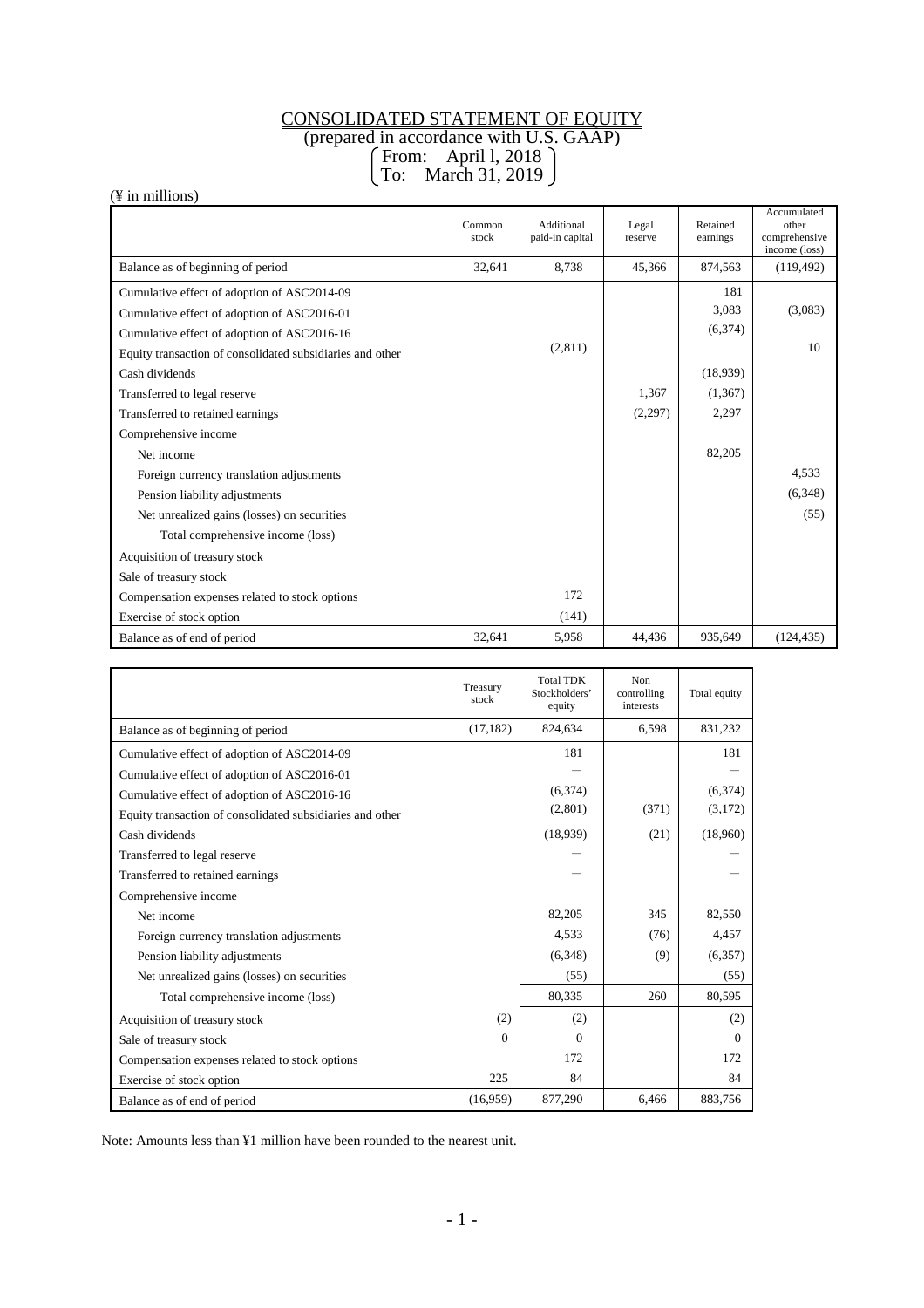## **NOTES TO CONSOLIDATED FINANCIAL STATEMENTS**

### **[Important Matters for Preparation of Consolidated Financial Statements]**

#### **1. Matters Concerning Scope of Consolidation**

| Number of consolidated subsidiaries:<br>Name of major consolidated subsidiaries: | 139<br>TDK-Lambda Corporation<br><b>TDK</b> Akita Corporation<br>SAE Magnetics (Hong Kong) Limited<br>TDK U.S.A. Corporation<br>TDK Europe S.A.<br><b>TDK Electronics AG</b><br>Amperex Technology Limited<br>InvenSense, Inc. |
|----------------------------------------------------------------------------------|--------------------------------------------------------------------------------------------------------------------------------------------------------------------------------------------------------------------------------|
| $\sim$<br>T.                                                                     |                                                                                                                                                                                                                                |

#### **2. Matters Concerning Equity-Method**

| Number of Equity-method affiliates:                                             |                                           |
|---------------------------------------------------------------------------------|-------------------------------------------|
| Name of a principal Equity-method affiliate: RF360 Holdings Singapore PTE. Ltd. |                                           |
|                                                                                 | Semiconductor Energy Laboratory Co., Ltd. |

#### **3. Significant Accounting Policies**

#### **(1) Standards for preparation of consolidated financial statements:**

TDK Corporation (the "Company")'s consolidated financial statements are prepared based on accounting standards generally accepted in the United States ("US GAAP"), pursuant to the provisions of Article 120-3, Paragraph 1 of the Ordinance of Companies Accounting of Japan. However, some accounting description and notes required by US GAAP have been omitted herein in conformity with the second sentence of Article 120, Paragraph 1 of the same Ordinance, which is applied mutatis mutandis pursuant to Article 120-3, Paragraph 3 of the same Ordinance.

#### **(2) Valuation standards and methods for inventories:**

Products and works in process are valued at the lower of cost or market mainly using a periodic average method, and raw materials and supplies are valued at the lower of cost or market mainly using a moving-average cost method.

#### **(3) Valuation standards and methods for securities:**

The Accounting Standards Codification ("ASC") 320, "Investments-Debt Securities" and ASC 321 "Investments-Equity Securities" issued by the U.S. Financial Accounting Standards Board ("FASB") are applied.

| Equity securities: | In principle, equity securities excluding investments in<br>consolidated subsidiaries and affiliates are measured at fair<br>value and the changes in its fair value are recognized in the<br>consolidated statements of income. The cost of securities sold<br>is primarily calculated by the moving-average method. |
|--------------------|-----------------------------------------------------------------------------------------------------------------------------------------------------------------------------------------------------------------------------------------------------------------------------------------------------------------------|
| Debt securities:   | Debt securities are classified as available-for-sale securities<br>and measured at fair value. Net unrealized gains (losses) are<br>charged or credited directly to other comprehensive income<br>(loss). The cost of securities sold is primarily calculated by the<br>moving-average method.                        |

#### **(4) Method for depreciating net property, plant and equipment:**

Depreciations of property, plants and equipment are computed by the straight-line method.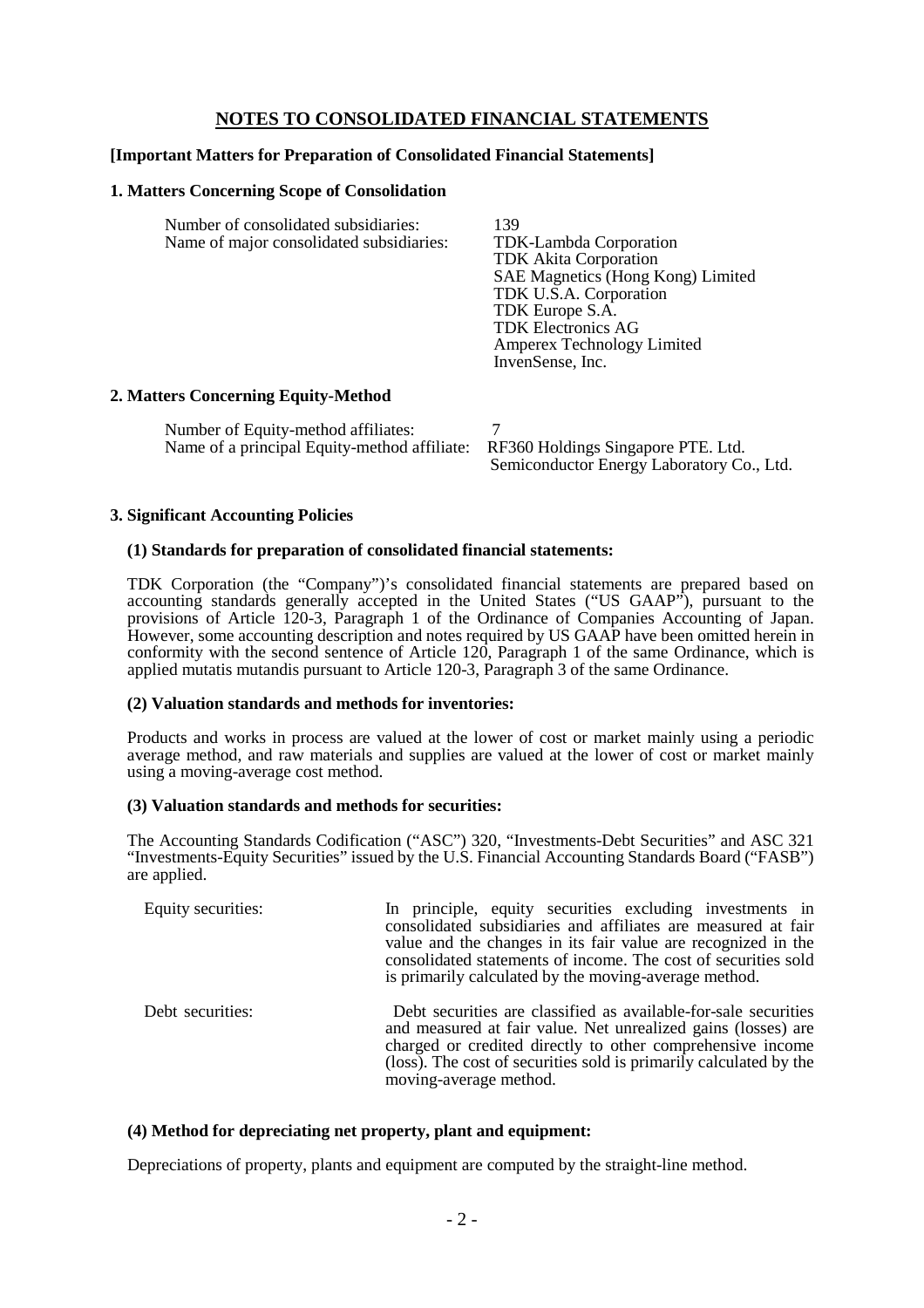#### **(5) Goodwill and other intangible assets:**

Goodwill is not amortized, but instead is tested for impairment at least annually, except for a case in which it is not more likely than not that the fair value of a reporting unit is less than its carrying amount. The test is conducted more frequently if certain indicators arise.

Intangible assets determined to have indefinite useful lives are not amortized, but instead are tested for impairment annually except for a case in which it is not more likely than not that the fair value of an indefinite-lived intangible asset is less than its carrying amount. The test is conducted more frequently if certain indicators arise, until the useful life is determined to no longer be indefinite. Intangible assets with finite useful lives are amortized over their respective estimated useful lives. The amortization is computed by the straight-line method.

#### **(6) Derivative financial instruments:**

TDK group ("TDK") applies ASC 815 ("Derivatives and Hedging"), and all derivatives held by TDK are recognized on the consolidated balance sheets at fair value. The accounting treatment of subsequent changes in the fair value depends on their use, and whether they qualify as effective "hedges" for accounting purposes. Derivatives that are not hedges must be adjusted to fair value through the consolidated statement of income. If a derivative is a hedge, then depending on its nature, changes in its fair value will be either offset against changes in the fair value of hedged assets or liabilities through the consolidated statement of income, or recorded in other comprehensive income (loss).

If a derivative is used as a hedge of a net investment in a foreign operation, changes in its fair value, to the extent effective as a hedge, are recorded in the foreign currency translation adjustments account within other comprehensive income (loss).

#### **(7) Accounting basis of principal allowances:**

Allowance for doubtful receivables:

TDK recognizes an allowance for doubtful receivable that is based on an uncollectible amount estimated in consideration of the historical bad debt ratio of receivable in general and in consideration of individual possibility of collection with respect to specific doubtful receivables.

Retirement and severance benefits:

For the future payment of retirement and severance benefits to employees, TDK recognizes an amount based on projected benefit obligations and the fair value of plan assets as of March 31, 2019, in accordance with ASC 715, "Compensation-Retirement Benefits.'

Prior service costs of employees are amortized using the straight-line method over the average remaining service period of employees.

With respect to actuarial net losses, the part exceeding the amount equivalent to 10% of projected benefit obligations or the fair value of plan assets as of the beginning of the fiscal year concerned, whichever is larger, is amortized using the straight-line method over the average remaining service period of employees.

#### **(8) Accounting method of consumption tax, etc.:**

Consumption taxes are accounted using tax exclusion method.

#### **(9) Taxes:**

Income taxes are accounted for under the asset and liability method. Deferred tax assets and liabilities are recognized for the estimated future tax consequences attributable to differences between the financial statement carrying amounts of existing assets and liabilities and their respective tax bases and operating loss and tax credit carry forwards.

The financial statement impact of tax positions is recognized when it is more likely than not that the tax positions will be sustained upon examination by the tax authorities. Benefits from tax positions are measured at the largest amount of benefit that is greater than 50% likely of being realized upon settlement with the taxing authorities.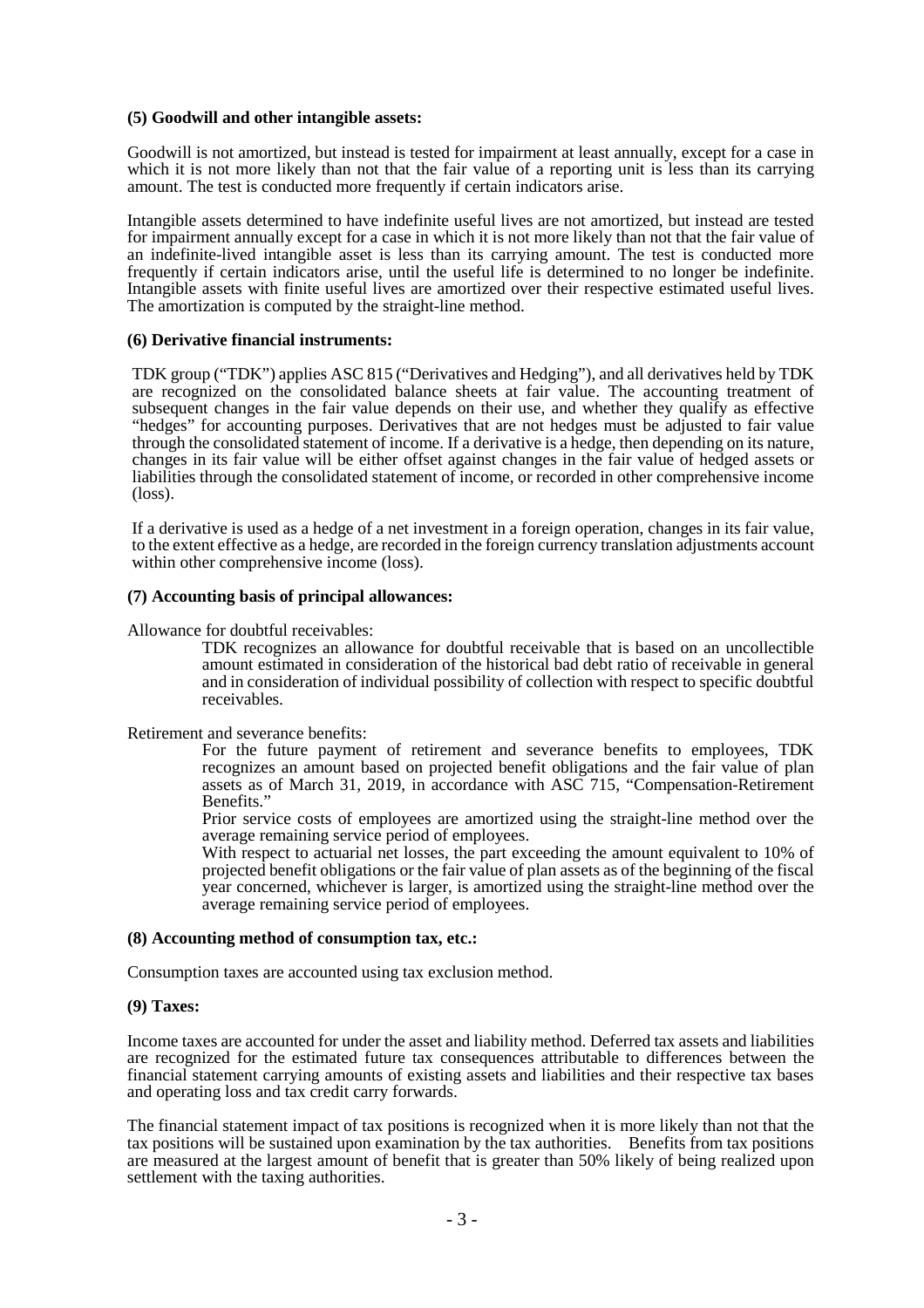### **4. Adoption of new accounting standards:**

#### **(1) Revenue from Contracts with Customers:**

In May 2014, FASB issued Accounting Standards Update ("ASU") 2014-09 "Revenue from Contracts with Customers".

This ASU requires an entity to recognize revenue when promised goods or services are transferred to customers in an amount that reflects the consideration to which the entity expects to be entitled in exchange for those goods or services. TDK adopted this ASU from April 1, 2018 by applying the modified retrospective method to all contracts and recognized the cumulative-effect as an adjustment to the opening retained earnings.

By recognizing revenue from contracts with customers based on this standard, the timing of revenue recognition has changed for certain transactions compared to the revenue recognized based on the previous revenue recognition standard. As a result, compared to the results based on the previous revenue recognition standard, net sales, cost of sales, and income taxes increased by ¥344 million, ¥23 million, and ¥43 million, respectively, in statements of income for the year ended March 31, 2019. Furthermore, net trade receivables and deferred tax assets increased by ¥1,959 million and ¥49 million, respectively in the balance sheets as of March 31, 2019. On the other hand, inventories and other current assets decreased by ¥1,378 million and ¥119 million, respectively.

The cumulative-effects of the adoption of this ASU did not have a material impact on the opening retained earnings as of April 1, 2018 and TDK's results of operations and financial position.

#### **(2) Recognition and Measurement of Financial Assets and Financial Liabilities:**

In January 2016, FASB issued ASU 2016-01 "Recognition and Measurement of Financial Assets and Financial Liabilities". This ASU requires that equity investments that do not result in consolidation and are not accounted for under the equity method be measured at fair value with changes in fair value recognized in net income. TDK adopted this ASU from April 1, 2018 by applying the modified retrospective method to recognize a cumulative-effect adjustment to the opening retained earnings.

As a result, TDK recognized a cumulative-effect of ¥3,083 million as an increase in the opening retained earnings as of April 1, 2018 related to equity investments classified as available-for-sale securities, which was previously recognized as net of tax unrealized gain in accumulated other comprehensive income.

#### **(3)Intra-Entity Transfers of Assets Other than Inventory:**

In October 2016, FASB issued ASU 2016-16 "Income Taxes (Topic 740): Intra-Entity Transfers of Assets Other than Inventory". This ASU eliminates the exception to defer the income tax consequence of intra-entity transfers of assets other than inventory until the assets are ultimately sold to an outside party and requires the recognition of tax consequence when those transfers occur. TDK adopted this ASU from April 1, 2018 by applying the modified retrospective method to recognize a cumulative-effect adjustment to the opening retained earnings.

As a result, TDK recognized a cumulative-effect adjustment of ¥6,374 million as a decrease of the opening retained earnings as of April 1, 2018.

#### **(4)Improving the Presentation of Net Periodic Pension Cost and Net Periodic Postretirement Benefit Cost:**

In March 2017, FASB issued ASU 2017-07 "Improving the Presentation of Net Periodic Pension Cost and Net Periodic Postretirement Benefit Cost". This ASU requires an entity to disaggregate service cost component from

other components of net benefit cost and report the service cost component in the same line item or items as other compensation costs arising from services rendered by the pertinent employees during the period. The other components of net benefit cost are required to be presented in other income (deductions) separately from the service cost component. This ASU restricts only the service cost component to be eligible for capitalization (for example, as a cost of internally manufactured inventory). This ASU is applied retrospectively for the disaggregation of the service cost component and the other components of net benefit cost, and prospectively for the capitalization of the service cost component of net benefit cost. TDK adopted this ASU from April 1, 2018.

As a result, ¥1,991 million from cost of sales, ¥2,068 million from selling, general and administrative expenses and ¥816 million from research and development expenses included in selling, general and administrative expenses were reclassified to other income (deductions) in the consolidated statement of income for the year ended March 31, 2019. The adoption of this ASU, which restricts only the service cost component to be eligible for capitalization, did not have a material impact on TDK's results of operations and financial position.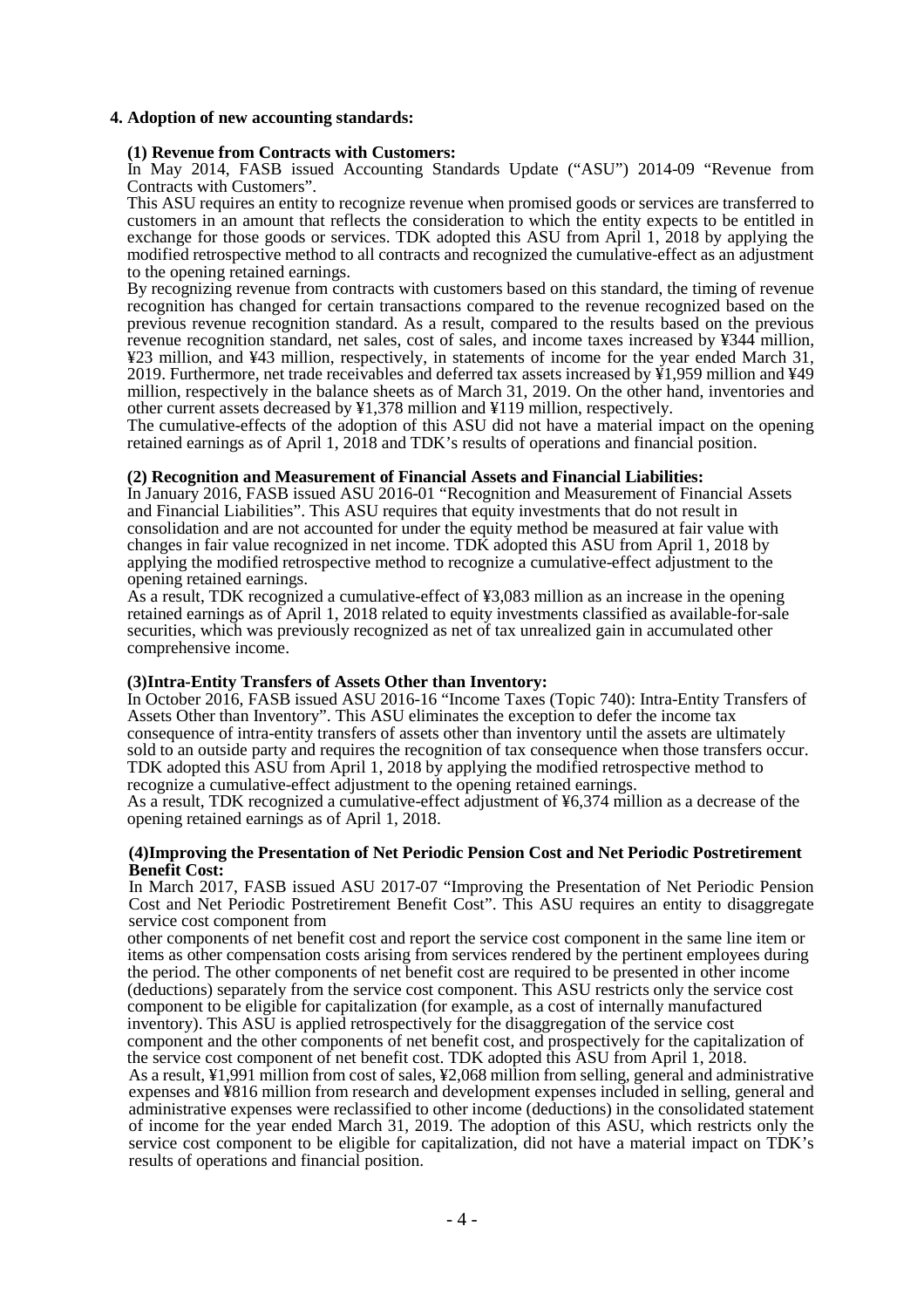### **5. Reclassifications:**

Certain reclassifications have made to prior year's consolidated financial statements to conform to the presentation used for the year ended March 31, 2019.

### **[Notes to Consolidated Balance Sheet]**

| 1. Allowance for doubtful receivables:                         | $\text{\textsterling}1.190$ million   |
|----------------------------------------------------------------|---------------------------------------|
| 2. Accumulated depreciation of property, plants and equipment: | $\text{\textsterling}758,155$ million |

- 3. Accumulated other comprehensive income (loss) includes foreign currency translation adjustments, pension liability adjustments and net unrealized gains (losses) on securities.
- 4. Assets pledged as collateral:

TDK has pledged net property, plants and equipment amounting to ¥145 million as collateral for lease obligations amounting to ¥32 million.

5. Contingent liabilities:

TDK provides guarantees to third parties on bank loans of its employees.

The guarantees on behalf of the employees are made for their housing loans.

The maximum amount of undiscounted payments TDK would have to make in the event of default as of March 31, 2019 is ¥610 million.

Several claims against TDK are pending. In the opinion of TDK management, based on discussions with legal counsel, any additional liability not currently provided for will not materially affect the consolidated financial position or result of operations of TDK.

### **[Notes to Consolidated Statements of Income]**

| Following is breakdown of Other operating expense (income) |                                     |
|------------------------------------------------------------|-------------------------------------|
| Gain on business transfer:                                 | $\frac{1}{2}(4,011)$ million        |
| Impairment loss on Long-lived assets:                      | $\text{\textsterling}5,112$ million |

## **[Note to Per-Share Data]**

| Net income attributable to TDK:                                                                                                                                               |                                                                           |
|-------------------------------------------------------------------------------------------------------------------------------------------------------------------------------|---------------------------------------------------------------------------|
| Basic:                                                                                                                                                                        | $482,205$ million                                                         |
| Diluted:                                                                                                                                                                      | $482,205$ million                                                         |
| Weighted average common shares outstanding – Basic:<br>Incremental shares arising from the exercise of stock option:<br>Weighted average common shares outstanding – Diluted: | 126,271 thousand shares<br>305 thousand shares<br>126,576 thousand shares |
| Net income attributable to TDK per share:                                                                                                                                     |                                                                           |
| Basic:                                                                                                                                                                        | ¥651.02                                                                   |
| Diluted:                                                                                                                                                                      | ¥649.45                                                                   |
| TDK stockholders' equity per share:                                                                                                                                           | ¥6,946.70                                                                 |
| Total number of issued common shares outstanding:                                                                                                                             | 129,590 thousand shares                                                   |
| Number of common shares of treasury stock:                                                                                                                                    | 3,301 thousand shares                                                     |
| Issued number of common shares that are used in                                                                                                                               |                                                                           |
| calculating TDK stockholders' equity per share:                                                                                                                               | 126,289 thousand shares                                                   |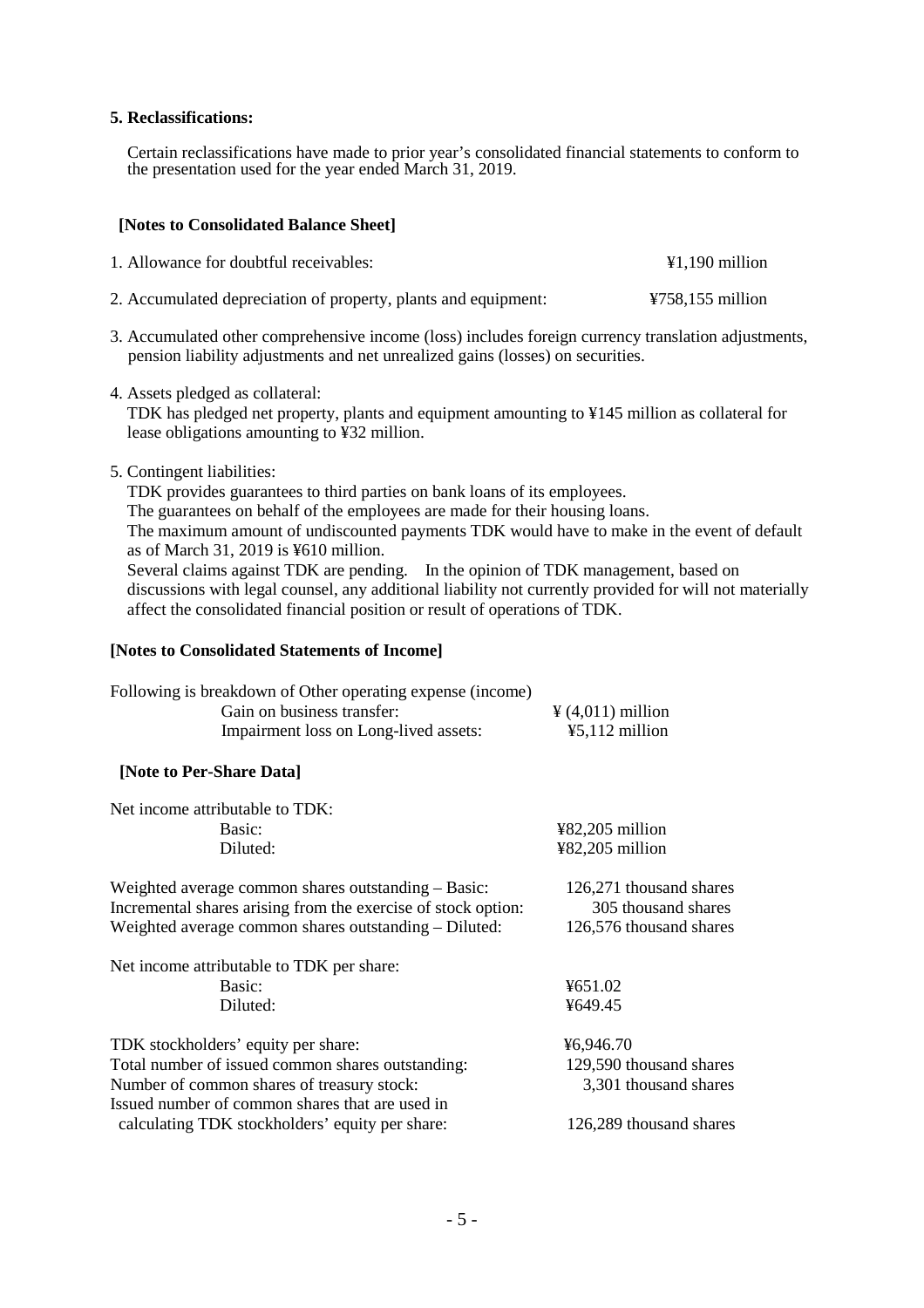#### **[Notes regarding Financial Instruments]**

TDK recognizes cash, etc. (cash, deposits with banks, short-term investments and marketable securities) as liquid funds, and basically invests them on a short-term basis in safe investments.

Furthermore, TDK works to maintain liquidity at a level of at least 2 months of consolidated net sales, and procures funds through short and long-term borrowings from financial institutions and the issuance of straight bonds, depending on the use of the funds.

TDK borrows funds on floating or fixed interest rates and interest payments reflect economic conditions.

Customer credit risk related to trade receivables is properly assessed based on the credit management standards of the Company.

Many of the investments in securities are publicly listed shares, and their fair value is revaluated every quarter.

Regarding derivative financial instruments, TDK uses forward foreign exchange contracts, nondeliverable forward contracts (NDF), currency swap contracts and currency option contracts in order to offset foreign exchange gain (loss) mainly arising from foreign-currency denominated assets and liabilities and forecasted transactions. TDK uses interest rate swap contracts in order to control the fluctuation risks of interest rates. Also, TDK uses commodity forward contracts in order to control the fluctuation risk of raw material prices.

The following methods and assumptions were used to estimate the fair value of financial instruments in cases for which it is practicable.

(1) Cash and cash equivalents, short-term investments, trade receivables, other current assets, shortterm debt, trade payables, accrued expenses, income tax payables and other current liabilities

Except for derivative financial instruments, the carrying amount approximates fair value because of the short maturity of these instruments.

(2) Marketable securities and investments in securities, other assets

The fair values of marketable securities and investments in securities are primarily estimated based on quoted market prices for these instruments. The fair value of long-term loan, which is included in other assets, is estimated based on the amount of future cash flows associated with the instrument discounted using the current lending rate for a similar loan of comparable maturity, or based on the quoted market prices for the same or similar issues.

(3) Long-term debt

The fair value of TDK's long-term debt is estimated based on the amount of future cash flows associated with the instrument discounted using TDK's current borrowing rate for a similar debt of comparable maturity, or based on the quoted market prices for the same or similar issues.

The carrying amounts and estimated fair values of TDK's financial instruments as of March 31, 2019 were as follows.

|                                            |                 | $(\frac{1}{2}$ in millions) |
|--------------------------------------------|-----------------|-----------------------------|
|                                            | Carrying amount | Estimated fair value        |
| Assets:                                    |                 |                             |
| Marketable securities                      | 57              | 57                          |
| Investments in securities and other assets | 31.051          | 31,051                      |
| Liability:                                 |                 |                             |
| Long-term debt, including current portion  |                 |                             |
| (excluding lease obligations)              | (293,274)       | (293, 017)                  |
|                                            |                 |                             |